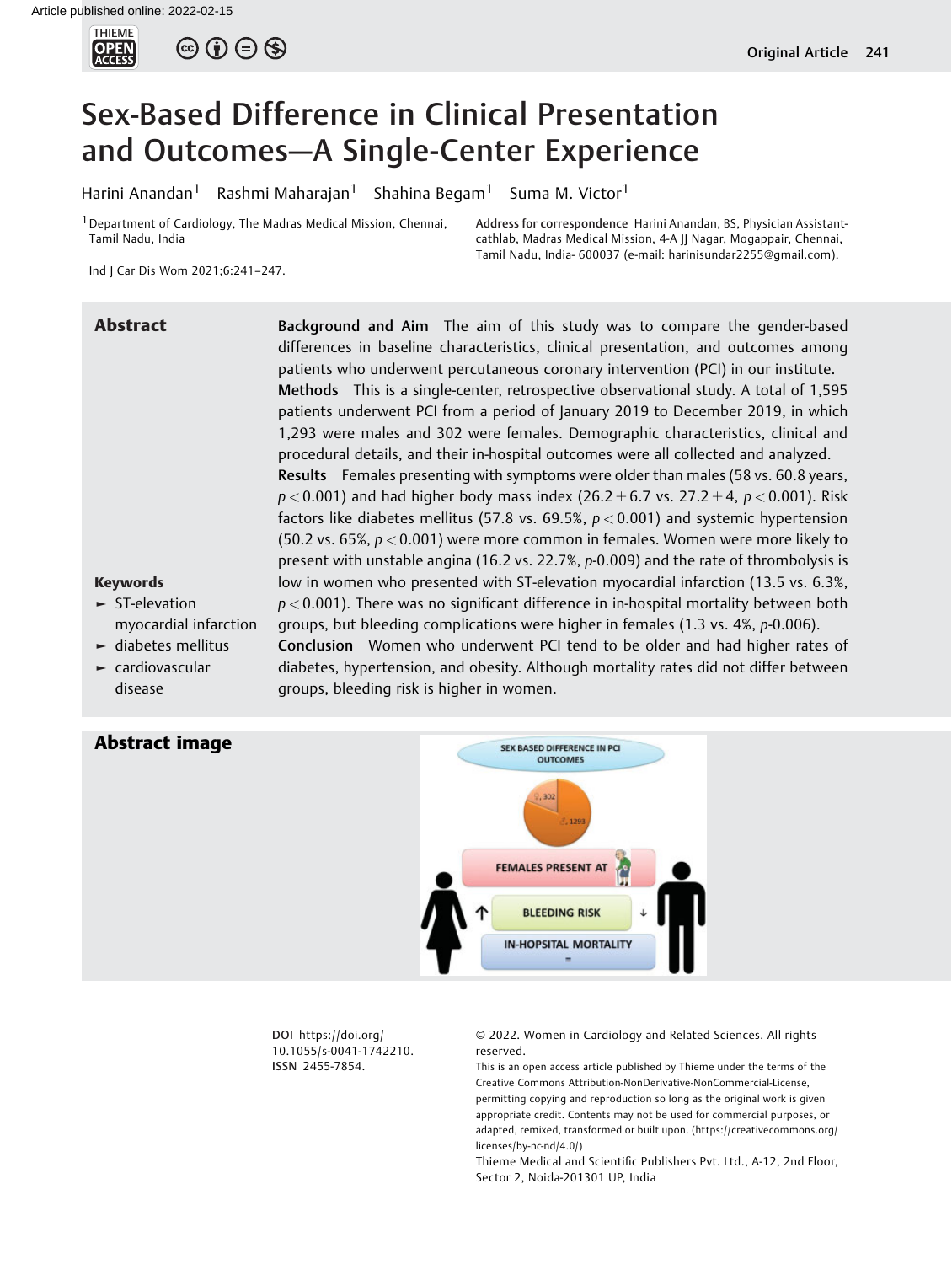# Introduction

Cardiovascular disease (CVD) was considered to be a disease of men, but it is the leading cause of mortality in women globally.<sup>1</sup> CVD remains less diagnosed and poorly treated among women<sup>2</sup> possibly due to differences in clinical presentation. Endogenous estrogen has wide-ranging effects throughout the circulatory system in women. It increases high-density lipoprotein and decreases the low-density lipoprotein. $3$  There is a loss of estrogen effect after menopause and also it is stated that heart disease develops 7 to 10 years later in women than in men. $3,4$  Women's Heart Alliance in 2017 showed that 45% of women are unaware of CVD is the leading cause of death, $5$  which shows that awareness is much needed among women. Generally, the presentations of women with ACS differ compared with men as 37% of women with ACS reported no chest pain. Commonly reported symptoms are back, neck, or jaw pain.<sup>6</sup> An unrecognized symptom leads to delay in treatment with a longer time from symptom onset to balloon, thrombolysis, or timely interventions. GUSTO IIb trial (Global Use of Strategies to Open Occluded Arteries in Acute Coronary Syndromes) showed that women with acute coronary syndrome (ACS) were older than men and have a high incidence of risk factors like diabetes mellitus (DM), hypertension (HTN), and dyslipidemia. $<sup>7</sup>$  The pathophysiology of ACS also</sup> differs among men and women. Plaque erosion due to endothelial dysfunction, toll-like receptor signaling, leukocyte activation, and modification of subendothelial matrix by endothelial or smooth muscle cells, trigger loss of adhesion to the extracellular matrix or endothelial apoptosis is the strong risk factors for ACS in women. $8$  The in-hospital mortality and morbidity are particularly higher in younger women than in man.<sup>9,10</sup> The purpose of this study is to report a single-center experience in gender-based differences among patients undergoing percutaneous coronary intervention (PCI) and related outcomes.

## Methods

This is a single-center, retrospective observational study. Consecutive patients who underwent PCI between January 2019 to December 2019 were enrolled in the study. A total of 1,595 patients underwent PCI in which 1,293 were males and 302 were females. Demographic characteristics, clinical and procedural details, and their in-hospital events were all collected. The primary outcome of the study is to assess the demographic, clinical, and angiographic characteristics of male and female groups who underwent PCI. The secondary objective is to analyze their clinical outcomes and major cardio and cerebrovascular events (MACE). The clinical events reported in this study include all-cause mortality, reinfarction, and hemorrhagic stroke, major bleeding, minor bleeding, target lesion failure, and repeat revascularizations. The MACE rate has been reported as a composite of death, reinfarction, and stroke. The definitions of the abovementioned outcomes were provided in ►Appendix A and  $\sim$  Appendix B.<sup>11–13</sup>

#### Statistical Analysis

Continuous variables were summarized using descriptive statistics and the categorical data are presented as numbers with percentages. Comparison of categorical variables between the two groups has been done with a chi-squared test. Comparison between two means was tested using two-tailed, unpaired ttests for normal distribution and Mann–Whitney U test for non-normal distribution and is set at the statistical significance of 0.05. Statistical analysis was performed using SPSS 22.0

## Results

Overall, 1,595 patients were enrolled in the study in which 81.1% were males and 19% were females.

►Table 1 shows the baseline clinical characteristics. Females presenting with symptoms were older than males (58 vs. 60.8 years,  $p < 0.001$ ) and had higher body mass index (BMI) (26.2  $\pm$  6.7 vs. 27.2  $\pm$  4, p < 0.001). Risk factors like DM (57.8 vs. 69.5%,  $p < 0.001$ ) and systemic HTN (50.2 vs. 65%,  $p < 0.001$ ) were common in female. Smoking and alcohol consumptionwere reported high among males. Chronic kidney disease was more common in males (3.6 vs. 0.7%,  $p = 0.005$ ). The clinical presentations were reported in ►Table 2. Females were more likely to present as unstable angina (16.2 vs. 22.7%, p-0.009) and they are less likely to get thrombolysed when presented with ST-elevation myocardial infarction (STEMI) (13.5 vs. 6.3%,  $p < 0.001$ ). There was no significant difference in STEMI and non-STEMI group. The laboratory findings of blood parameters were shown in ►Table 3. Females had low hemoglobin (13.7  $\pm$  2 vs. 11.7  $\pm$  1.5, p < 0.001) and poor glycemic control (7.45  $\pm$  1.9 vs. 8.06  $\pm$  2.2, p < 0.001). The left ventricular function was given in **- Table 4.** 

## Sex Difference in Procedural Characteristics

The procedural and angiographic characteristics were reported in ►Tables 5 and 6. Intraaortic balloon pump usage was more in men (5.8 vs. 2.6%, p-0.03). There was no significant difference in vessels involved or the total number of lesions. Femoral access (53.6 vs. 65.3%,  $p < 0.001$ ) was most preferred access for females as radial access (44.8 vs. 33.4%,  $p < 0.001$ ) in men.

#### Sex Difference in Clinical Outcomes

In-hospital clinical outcomes were shown in ►Table 6. The bleeding complications were high in the female group (1.3 vs. 4%, p-0.006). There were no significant differences in inhospital mortality and other MACE events.

# Discussion

Our study showed that women admitted for PCI were on an average of 2.8 years older than men that is inconsistent with previous studies published.<sup>14,15</sup> This could be due to the protective role of circulating estrogens in younger women. The cardioprotective actions of estrogen are vasodilatation, reduced reactive oxidative stress, and fibrosis.<sup>16</sup>

DM and HTN were more prevalent in women when compared with men. Even though DM might affect men and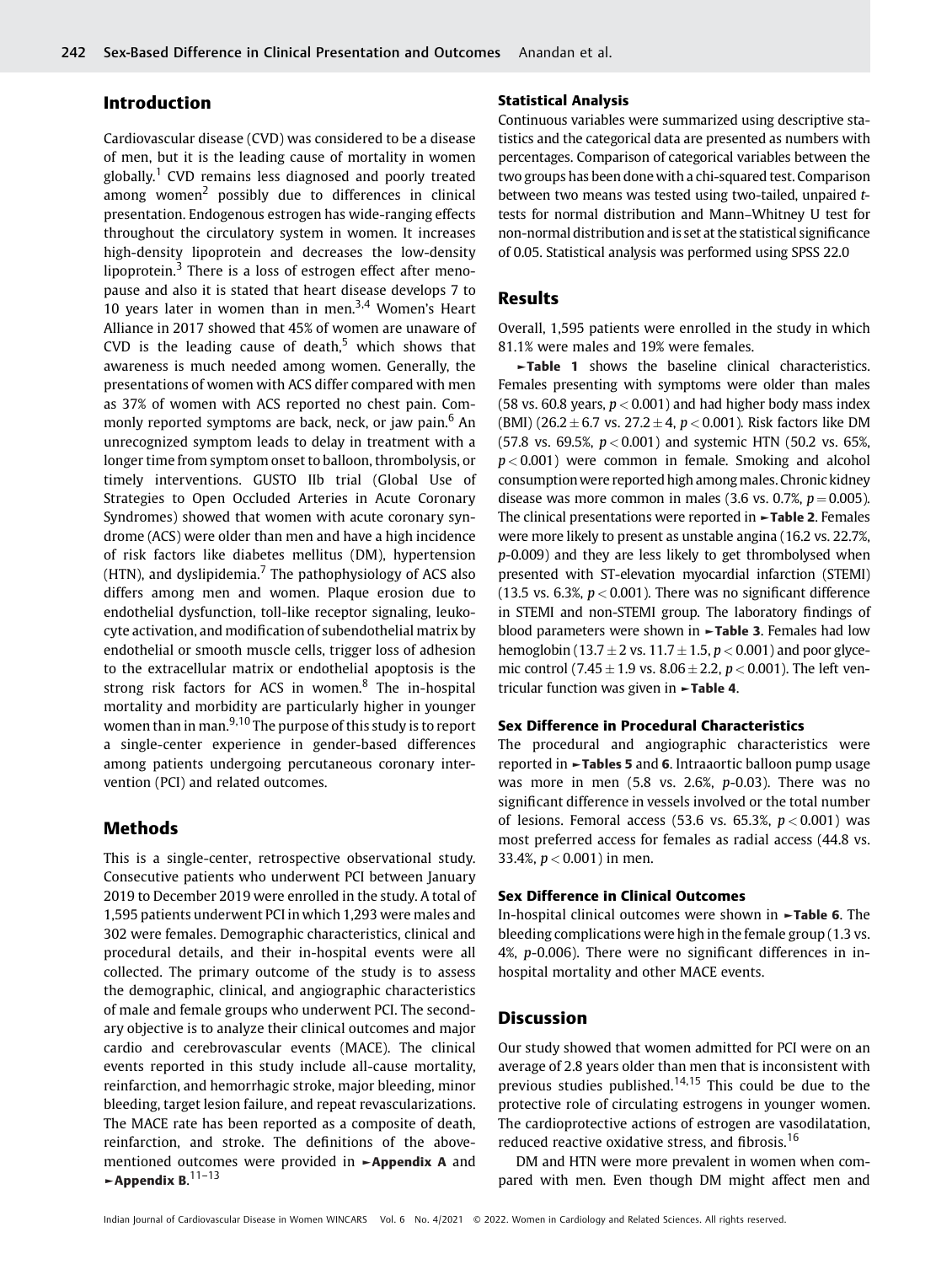|                           | Total no of<br>patients: 1,595 | Male: 1,293     | Female: 302    | p-Value |
|---------------------------|--------------------------------|-----------------|----------------|---------|
| Age, mean (SD), years     | $58.2 \pm 10.8$                | $58 \pm 10.9$   | $60.8 \pm 9.1$ | < 0.001 |
| Height, mean (SD)         | $162.6 \pm 8.3$                | $164.6 \pm 7.5$ | $154 \pm 7.3$  | < 0.001 |
| BMI, mean (SD)            | $26.3 \pm 6.2$                 | $26.2 \pm 6.7$  | $27.2 \pm 4$   | < 0.001 |
| Diabetes mellitus (%)     | 957 (60)                       | 747(57.8)       | 210 (69.5)     | < 0.001 |
| Hypertension (%)          | 845 (53)                       | 649(50.2)       | 196 (65)       | < 0.001 |
| Dyslipidemia (%)          | 273 (17)                       | 215 (16.7)      | 58 (19.3)      | 0.3     |
| Smoker (%)                | 99 (6.2)                       | 99(7.7)         | $\mathbf{0}$   | < 0.001 |
| Alcoholic (%)             | 91(5.7)                        | 90(7)           | 1(0.3)         | < 0.001 |
| Family history of CAD (%) | 240 (15)                       | 204 (15.8)      | 36(12)         | 0.1     |
| CVA (%)                   | 34(2.1)                        | 29(2.2)         | 5(1.7)         | 0.6     |
| COPD (%)                  | 5(0.3)                         | 5(0.4)          | $\Omega$       | 0.6     |
| CKD (%)                   | 49 (3.1)                       | 47(3.6)         | 2(0.7)         | 0.005   |
| $K/C/O$ CAD $(\%)$        | 471 (29.5)                     | 390 (30.2)      | 81(27)         | 0.3     |
| $H/O$ PCI $(\%)$          | 232 (14.5)                     | 190 (14.7)      | 42 (14)        | 0.9     |
| $H/O$ CABG $(\%)$         | 94 (5.9)                       | 82 (6.3)        | 12(4)          | 0.1     |
| Clinical presentation     |                                |                 |                |         |
| Unstable angina (%)       | 277 (17.4)                     | 209 (16.2)      | 68 (22.7)      | 0.009   |
| $MI < 90$ days $(\%)$     | 513 (32.2)                     | 434 (33.6)      | 79 (26.3)      | 0.02    |
| Thrombolysis (%)          | 196 (12.1)                     | 174 (13.5%)     | 19 (6.3%)      | < 0.001 |
| NSTEMI (%)                | 298 (18.7)                     | 236 (18.3%)     | 62 (20.5%)     | 0.4     |
| STEMI (%)                 | 381 (23.8)                     | 310 (24%)       | 71 (23.5%)     | 0.9     |

|  |  |  |  |  |  | <b>Table 1</b> Baseline characteristics of the 1,595 patients in the study |  |  |  |  |  |  |  |  |
|--|--|--|--|--|--|----------------------------------------------------------------------------|--|--|--|--|--|--|--|--|
|--|--|--|--|--|--|----------------------------------------------------------------------------|--|--|--|--|--|--|--|--|

Abbreviations: CABG, coronary artery bypass graft; CAD, coronary artery disease; CKD, chronic kidney disease; COPD, chronic obstructive pulmonary disease; CVA, cerebrovascular accident; MI, myocardial infarction; NSTEMI, non-ST elevation myocardial infarction; PCI, percutaneous coronary intervention; STEMI, ST elevation myocardial infarction.

## Table 2 Blood parameters

|                              | Total no of patients: 1, 595 | Male: 1,293 | Female: 302 | <i>p</i> -Value |
|------------------------------|------------------------------|-------------|-------------|-----------------|
| Hemoglobin, mean (SD), g/dL  | 13.3(2.1)                    | 13.7(2)     | 11.7(1.52)  | < 0.001         |
| Urea, mean (SD), mg/dL       | 26.2(11.9)                   | 26.4(11.6)  | 25.1(9.8)   | 0.4             |
| Creatinine, mean (SD), mq/dL | 0.9(0.5)                     | 0.9(0.6)    | 0.7(0.3)    | 0.9             |
| HbA1c, mean (SD), mg/dL      | 7.5(2)                       | 7.45(1.9)   | 8.06(2.24)  | < 0.001         |

Abbreviation: HbA1c, hemoglobin A1c; SD, standard deviation.

## Table 3 In-hospital LVEF

|                 | Total no of patients: 1,595 | Male: 1.293 | Female: 302 | <i>p</i> -Value |
|-----------------|-----------------------------|-------------|-------------|-----------------|
| LVEF $<$ 45 (%) | 949 (59.5)                  | 782 (60.5%) | 167 (55.6%) | 0.1             |
| LVEF $>$ 45 (%) | 646 (40.5)                  | 511 (39.5%) | 135 (45%)   |                 |

Abbreviation: LVEF, left ventricular ejection fraction.

women equally females are highly impacted by its consequences. Premenopausal diabetic women lose protection against heart disease.<sup>17</sup> A study also reported that the diabetic women who presented with ACS had 36.9% mortality when compared with euglycemic women presenting with ACS 20.2%.<sup>18</sup> Women aged  $\geq$ 55 years have a higher prevalence of HTN than men, indicating the loss of arterial elasticity.19,20 Endogenous estrogens maintain vasodilation and contribute to blood pressure control in premenopausal women.<sup>21</sup> During the menopause transition, the rise in systolic blood pressure is due to a decline in estrogen levels. Postmenopause, there is an upregulation of the renin-angiotensin system and increased plasma renin activity.<sup>22</sup> With higher systolic blood pressure, the risk of coronary heart disease increases. Systolic blood pressure of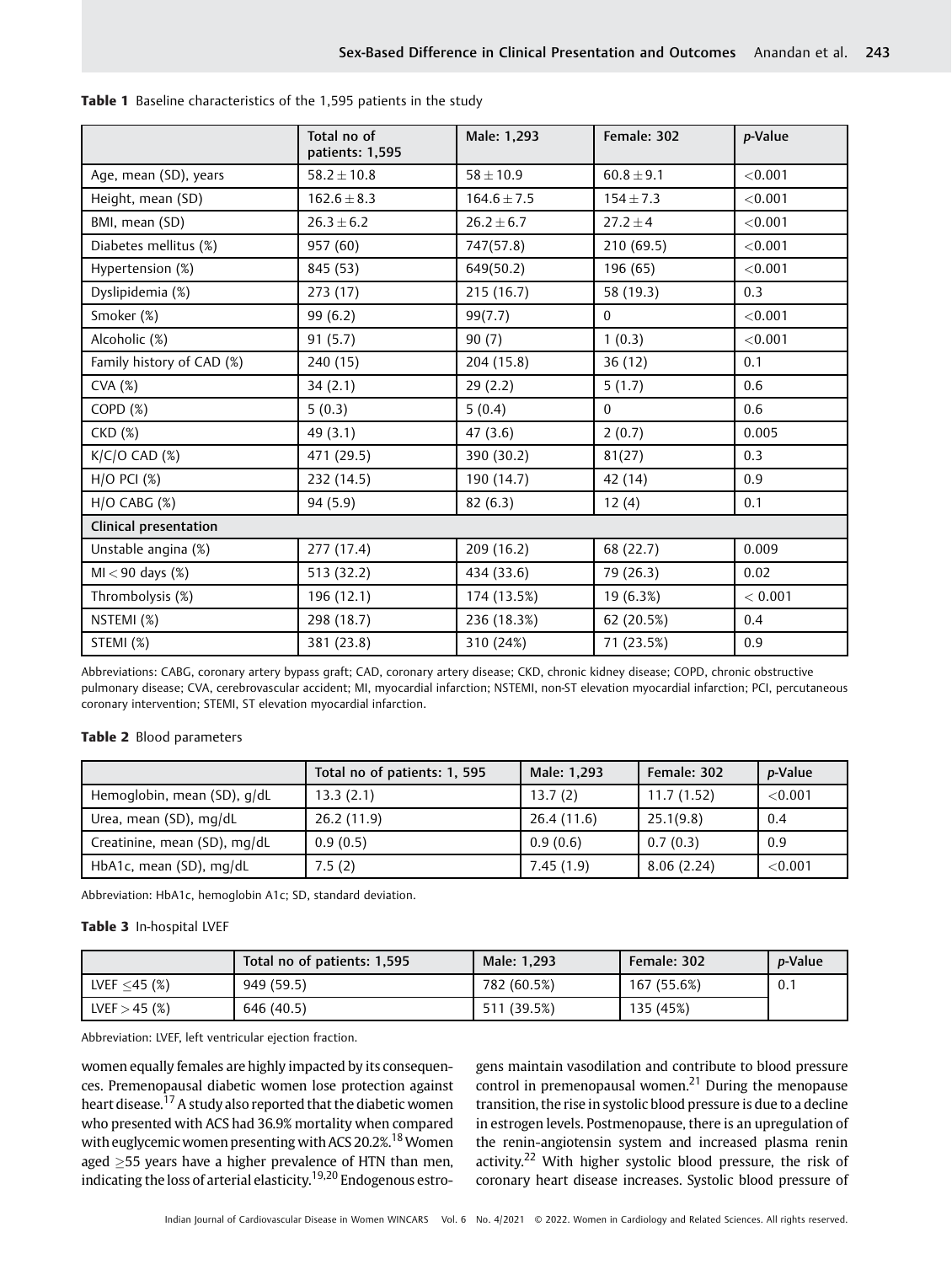|                               | Total no of patients: 1,595 | Male: 1,293  | Female: 302 | p-Value |
|-------------------------------|-----------------------------|--------------|-------------|---------|
| Systolic BP mm Hq, mean (SD)  | 140.6 (24.6)                | 139.7 (24.5) | 146.5(25.7) | < 0.001 |
| Diastolic BP mm Hq, mean (SD) | 78.4 (13.5)                 | 79.1 (13.9)  | 75.6 (11.9) | 0.001   |
| TPI (%)                       | 32(2)                       | 23 (1.8%)    | 9(3%)       | 0.2     |
| IABP(%)                       | 83(5.2)                     | 75 (5.8%)    | 8(2.6%)     | 0.03    |
| GpIIb/IIIa (%)                | 198 (12.4)                  | 160 (12.4%)  | 38 (12.6%)  | 0.9     |
| Heparin (%)                   | 1336 (83.7)                 | 1072 (83%)   | 264 (87.7%) | 0.04    |
| Bivalirudin (%)               | 255 (116)                   | 220 (17%)    | 35 (11.6%)  | 0.02    |

#### Table 4 Procedural characteristics

Abbreviations: BP, blood pressure; IABP, intraaortic balloon pump; TPI, temporary pacemaker implantation.

| <b>Disease</b>         | Total no of patients: 1,595 | Male: 1,293 | Female: 302  | p-Value |
|------------------------|-----------------------------|-------------|--------------|---------|
| SVD (%)                | 1225 (76.8)                 | 999 (77.2)  | 226 (74.8)   | 0.4     |
| DVD(%)                 | 334 (21)                    | 265(20.5)   | 69 (22.8)    | 0.4     |
| TVD $(%)$              | 36(2.3)                     | 29(2.2)     | 7(2.3)       | 1       |
| Vessel involved        | Total no of lesions: 1,983  | Male: 1,616 | Female: 367  | p-Value |
| LAD $(%)$              | 957 (48.2)                  | 767 (47.4)  | 190(51.7)    | 0.1     |
| $LCX$ $(\%)$           | 385 (19.4)                  | 322 (20)    | 63(17.1)     | 0.1     |
| <b>RCA (%)</b>         | 549 (27.7)                  | 455 (28.1)  | 94(25.6)     | 0.2     |
| LM (%)                 | 28 (1.4)                    | 19 (1.2)    | 9(2.5)       | 0.09    |
| ISR $(%)$              | 32(1.6)                     | 23(1.4)     | 9(2.5)       | 0.3     |
| SVG(%)                 | 32(1.6)                     | 30(1.9)     | 2(0.5)       | 0.07    |
| <b>Access</b>          | Total no of patients: 1,595 | Male: 1,293 | Female: 302  | p-Value |
| Brachial artery (%)    | 1(0.06)                     | 1(0.1%)     | $\mathbf{0}$ | < 0.001 |
| Dorsoradial (%)        | 12(0.8)                     | $12(0.9\%)$ | $\Omega$     |         |
| Femoral artery (%)     | 889 (55.7)                  | 693 (53.6%) | 196 (65.3%)  |         |
| Radial artery (%)      | 680 (43)                    | 579 (44.8%) | 101 (33.4%)  |         |
| Radial and femoral (%) | 13(0.8)                     | 8(0.6%)     | 5(1.7%)      |         |

Table 5 Angiographic data of 1,595 patients; male versus female

Abbreviations: DVD, double vessel disease; ISR, in-stent restenosis; LAD, left anterior descending artery; LCX, left circumflex artery; LM, left main; PCI, percutaneous coronary intervention; RCA, right coronary artery; SVD, single-vessel disease; SVG, saphenous vein graft; TVD, triple-vessel disease.

| Table 6 In-hospital clinical outcomes between male and female patients |  |
|------------------------------------------------------------------------|--|
|------------------------------------------------------------------------|--|

|                                | Total no of patients: 1,595 | Male: 1,293 | Female: 302 | <i>p</i> -Value |
|--------------------------------|-----------------------------|-------------|-------------|-----------------|
| Hospital stay, mean (SD), days | 4(2.2)                      | 3.9(2.2)    | 4(2.3)      | 0.2             |
| Mortality (%)                  | 19(1.2)                     | 16(1.2)     | 3(1)        |                 |
| Minor and major bleeding (%)   | 29(1.8)                     | 17(1.3)     | 12(4)       | 0.006           |
| Stroke (%)                     | 9(0.6)                      | 8(0.6)      | 1(0.4)      |                 |
| Repeat revascularization (%)   | 6(0.4)                      | 4(0.2)      | 2(0.6)      | 0.3             |
| Reinfarction (%)               | 9(0.6)                      | 5(0.4)      | 2(0.6)      | 0.6             |

Abbreviation: SD, standard deviation.

at least 140 mm Hg increases coronary heart disease risk by 37% and for stroke by 86% in women.<sup>23</sup>

Increasing body weight is associated with increased coronary risk and fourfoldincreased risk in cardiovascular eventsin the heaviest category women compared with lean women.<sup>24</sup>

Few studies reported that truncal obesity and increased BMI as independent risk factors in young female patients with coronary artery disease (CAD). For predicting premature CAD, the sagittal abdominal diameter to skin fold ratio seems to be a good indicator.<sup>25</sup>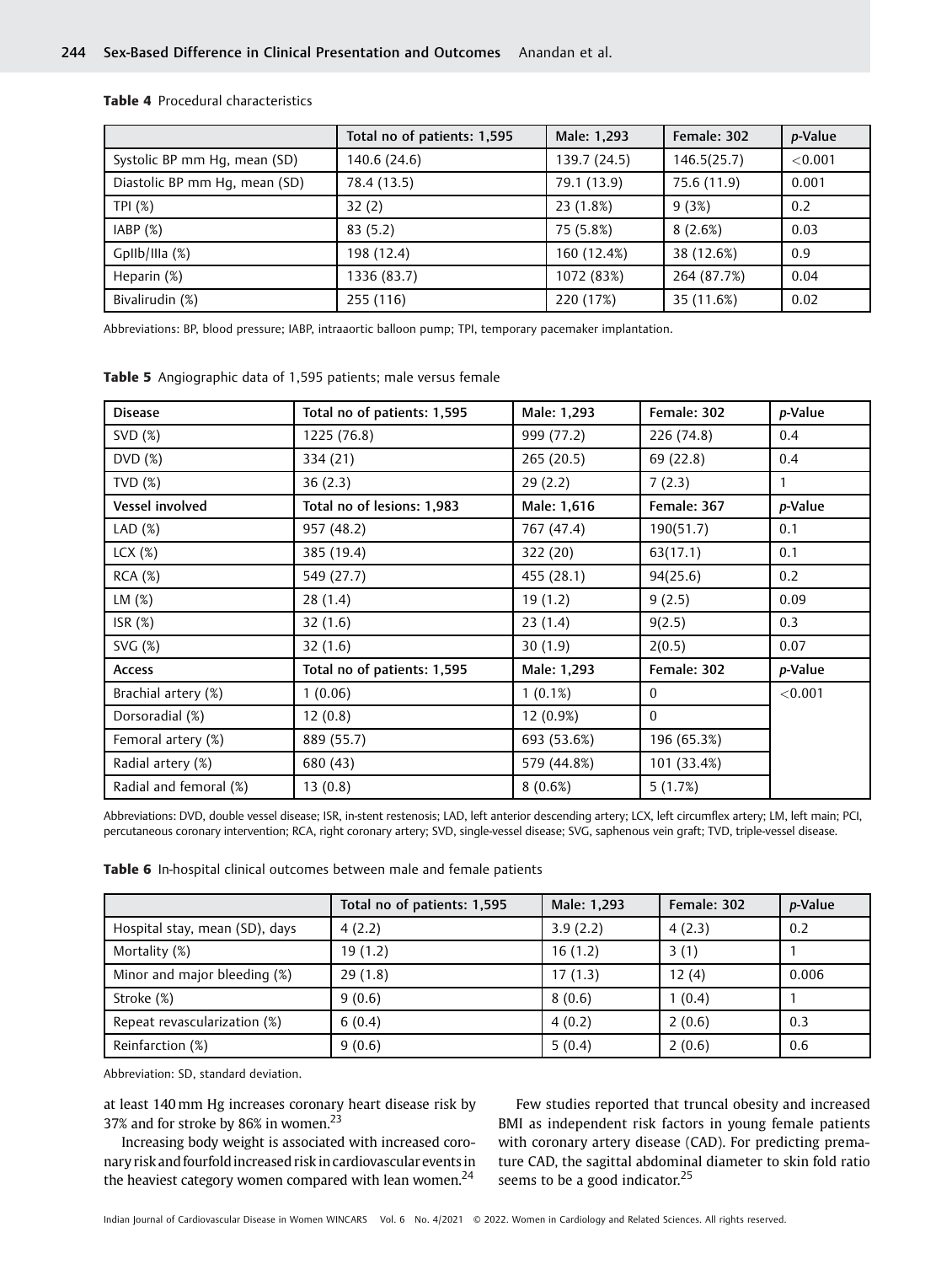Clinical presentation of ACS differs between men and women. Women commonly presented with unstable angina compared with men.

From "bench to beyond premature ACS" study, irrespective of the type of ACS, chest pain is the most prevalent symptom among both sexes. However, women were more likely to present with diverse symptoms.<sup>26</sup> They generally present with pain in the upper back, arm, neck, or jaw, and also as indigestion, nausea, vomiting, and palpitations. Shoulder pain and arm pain are twice as predictive of an ACS diagnosis in women compared with men<sup>27</sup>

The rate of thrombolysis is also less among women in our study. In a pooled analysis of 22 trials, 6,763 STEMI patients were randomized to primary PCI versus thrombolytic and found that women had lower 30-day mortality in primary PCI regardless of the time of presentation.<sup>28</sup> Because of multiple relative contraindications for thrombolysis in women, treating physicians are reluctant to use thrombolytic therapy for STEMI in women.<sup>2</sup> Another important observation in our study is that bleeding rates are higher among females. GUTSO-I trial reported that bleeding risk increased by 1.43-fold in women and showed higher risk of bleeding complications.<sup>29</sup>

The mortality due to CVD is the leading cause of death in women worldwide and higher among women when compared with men<sup>30</sup> there is no significant difference in mortality noted in our study, perhaps due to the inequality in sample size. Kerala ACS registry also showed among 25,748 ACS patients, 5,825 were women, and there was no difference in the outcome of death, reinfarction, or stroke between both genders.<sup>31</sup> Detection and management of coronary heart disease (DEMAT) registry also showed similar results.<sup>32</sup>

Though there is no significant mortality difference, bleeding events are significantly higher in women in our study that is consistent with other studies. Higher rates of bleeding after MI are seen in women than men. $33$  Global Registry of Acute Coronary Events (GRACE) trial showed that bleeding risk increased by 43% in women during hospitalization. PCI in women showed a significantly higher incidence of in-hospital major bleeding in other studies<sup>34,35</sup>

# Conclusion

Our single-center study among patients undergoing PCI showed that women with ACS present at a later age compared with men and have a higher prevalence of risk factors like DM and HTN. Though there is no gender-based difference in in-hospital mortality after PCI, women have an increased risk of bleeding. Larger studies are needed to confirm this study's findings.

#### Audio 1

Online content including video sequences viewable at: [https://www.thieme-connect.com/products/](https://www.thieme-connect.com/products/ejournals/html/10.1055/s-0041-1742210) [ejournals/html/10.1055/s-0041-1742210.](https://www.thieme-connect.com/products/ejournals/html/10.1055/s-0041-1742210)

Financial Disclosure None.

Conflict of Interest Statement Authors do not have any conflict of interest.

#### References

- 1 Gholizadeh L, Davidson P. More similarities than differences: an international comparison of CVD mortality and risk factors in women. Health Care Women Int 2008;29(01):3–22
- 2 Mehta LS, Beckie TM, DeVon HA, et al; American Heart Association Cardiovascular Disease in Women and Special Populations Committee of the Council on Clinical Cardiology, Council on Epidemiology and Prevention, Council on Cardiovascular and Stroke Nursing, and Council on Quality of Care and Outcomes Research. Acute myocardial infarction in women: a scientific statement from the American Heart Association. Circulation 2016;133(09):916–947
- 3 García L, Hernández I, Cervera Aguilar R, Ayala AR. [Effects of estrogens and progestogens on the lipid profile in postmenopausal hypogonadism]. [in Spanish]Ginecol Obstet Mex 2001;69:351–354
- 4 Maas AHEM, Appelman YEA. Gender differences in coronary heart disease. Neth Heart J 2010;18(12):598–602
- 5 Bairey Merz CN, Andersen H, Sprague E, et al. Knowledge attitudes, and beliefs regarding cardiovascular disease in women: the women's heart alliance. J Am Coll Cardiol 2017;70(02): 123–132
- 6 Canto JG, Goldberg RJ, Hand MM, et al. Symptom presentation of women with acute coronary syndromes: myth vs reality. Arch Intern Med 2007;167(22):2405–2413
- 7 Global Use of Strategies to Open Occluded Coronary Arteries in Acute Coronary Syndromes (GUSTO IIb) Angioplasty Substudy Investigators. A clinical trial comparing primary coronary angioplasty with tissue plasminogen activator for acute myocardial infarction. [published erratum appears in N Engl J Med 1997;337 (4):287]N Engl J Med 1997;336(23):1621–1628
- 8 White SJ, Newby AC, Johnson TW. Endothelial erosion of plaques as a substrate for coronary thrombosis. Thromb Haemost 2016; 115(03):509–519
- 9 Wilmot KA, O'Flaherty M, Capewell S, Ford ES, Vaccarino V. Coronary heart disease mortality declines in the United States from 1979 through 2011: evidence for stagnation in young adults, especially women. Circulation 2015;132(11):997–1002
- 10 Gupta A, Wang Y, Spertus JA, et al. Trends in acute myocardial infarction in young patients and differences by sex and race, 2001 to 2010. J Am Coll Cardiol 2014;64(04):337–345
- 11 Bovill EG, Terrin ML, Stump DC, et al. Hemorrhagic events during therapy with recombinant tissue-type plasminogen activator, heparin, and aspirin for acute myocardial infarction. Results of the thrombolysis in myocardial infarction (TIMI), phase II trial. Ann Intern Med 1991;115(04):256–265
- 12 Cannon CP, Battler A, Brindis RG, et al. American College of Cardiology key data elements and definitions for measuring the clinical management and outcomes of patients with acute coronary syndromes. A report of the American College of Cardiology Task Force on Clinical Data Standards (Acute Coronary Syndromes Writing Committee). J Am Coll Cardiol 2001;38(07):2114–2130
- 13 Cutlip DE, Windecker S, Mehran R, et al; Academic Research Consortium. Clinical end points in coronary stent trials: a case for standardized definitions. Circulation 2007;115(17):2344–2351
- 14 Alexander T, Victor SM, Jayakumaran B, Rajan S, Mullasari SA. Sex-Related Differences in Outcomes for Patients With ST Elevation Myocardial Infarction (STEMI): A Tamil Nadu-STEMI Program Subgroup Analysis. Heart Lung Circ 2021;30(12):1870–1875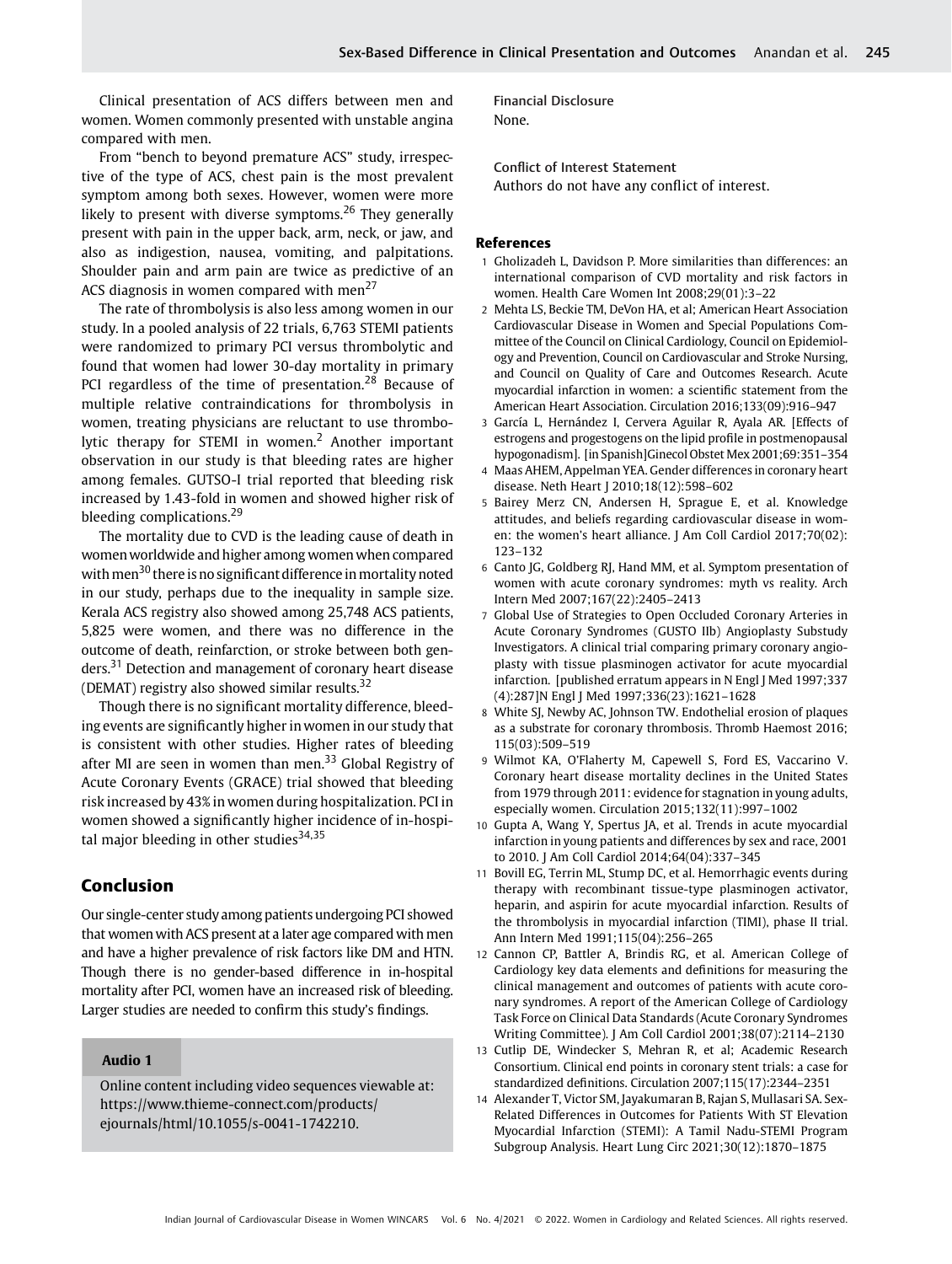- 15 Deepti G, Kiran R, Bharathi V. Gender difference in risk factor profiles in patients referred for coronary angiogram. Ind J Cardiovasc Dis Journal in Women (IJCD) 2016;1(02):15
- 16 Iorga A, Cunningham CM, Moazeni S, Ruffenach G, Umar S, Eghbali M. The protective role of estrogen and estrogen receptors in cardiovascular disease and the controversial use of estrogen therapy. Biol Sex Differ 2017;8(01):33. Doi: 10.1186/s13293- 017-0152-8
- 17 Hu G, Jousilahti P, Qiao Q, Katoh S, Tuomilehto J. Sex differences in cardiovascular and total mortality among diabetic and nondiabetic individuals with or without history of myocardial infarction. Diabetologia 2005;48(05):856–861
- 18 Miettinen H, Lehto S, Salomaa V, et al; The FINMONICA Myocardial Infarction Register Study Group. Impact of diabetes on mortality after the first myocardial infarction. Diabetes Care 1998;21(01):69–75
- 19 Staessen J, Amery A, Fagard R. Isolated systolic hypertension in the elderly. J Hypertens 1990;8(05):393–405
- 20 Kannel WB, Dawber TR, McGee DL. Perspectives on systolic hypertension. The Framingham study. Circulation 1980;61(06): 1179–1182
- 21 Giralt D, Domingues-Montanari S, Mendioroz M, et al. The gender gap in stroke: a meta-analysis. Acta Neurol Scand 2012;125(02): 83–90
- 22 Maas AH, Appelman YE. Gender differences in coronary heart disease. Neth Heart J 2010;18(12):598–602
- 23 Cederholm J, Gudbjörnsdottir S, Eliasson B, Zethelius B, Eeg-Olofsson K, Nilsson PMNDR. Systolic blood pressure and risk of cardiovascular diseases in type 2 diabetes: an observational study from the Swedish national diabetes register. J Hypertens 2010;28 (10):2026–2035
- 24 Manson JE, Willett WC, Stampfer MJ, et al. Body weight and mortality among women. N Engl J Med 1995;333(11):677–685
- 25 Kher M, Sathyanarayan BC. Coronary artery disease in young females: current scenario. Ind J Cardiovasc Dis Women-WINCARS 2017;2(03):39–43
- 26 Khan NA, Daskalopoulou SS, Karp I, et al; GENESIS PRAXY Team. Sex differences in acute coronary syndrome symptom presentation in young patients. JAMA Intern Med 2013;173(20):1863–1871
- 27 Shaw LJ, Merz CN, Pepine CJ, et al; Women's Ischemia Syndrome Evaluation (WISE) Investigators. The economic burden of angina in women with suspected ischemic heart disease: results from the National Institutes of Health–National Heart, Lung, and Blood

Institute–sponsored Women's Ischemia Syndrome Evaluation. Circulation 2006;114(09):894–904

- 28 Boersma EPrimary Coronary Angioplasty vs. Thrombolysis Group. Does time matter? A pooled analysis of randomized clinical trials comparing primary percutaneous coronary intervention and inhospital fibrinolysis in acute myocardial infarction patients. Eur Heart J 2006;27(07):779–788
- 29 Weaver WD, White HD, Wilcox RG, et al. Comparisons of characteristics and outcomes among women and men with acute myocardial infarction treated with thrombolytic therapy. GUS-TO-I investigators. JAMA 1996;275(10):777–782
- 30 Mozaffarian D, Benjamin EJ, Go AS, et al; American Heart Association Statistics Committee and Stroke Statistics Subcommittee. Heart disease and stroke statistics–2015 update: a report from the American Heart Association. Circulation 2015;131(04): e29–e322
- 31 Mohanan PP, Mathew R, Harikrishnan S, et al; Kerala ACS Registry Investigators. Presentation, management, and outcomes of 25 748 acute coronary syndrome admissions in Kerala, India: results from the Kerala ACS Registry. Eur Heart J 2013;34(02):121–129
- Pagidipati NJ, Huffman MD, Jeemon P, et al. Association between gender, process of care measures, and outcomes in ACS in India: results from the detection and management of coronary heart disease (DEMAT) registry. PLoS One 2013;8(04):e62061
- 33 O'Gara PT, Kushner FG, Ascheim DD, et al; American College of Cardiology Foundation/American Heart Association Task Force on Practice Guidelines. 2013 ACCF/AHA guideline for the management of ST-elevation myocardial infarction: a report of the American College of Cardiology Foundation/American Heart Association Task Force on Practice Guidelines. [published correction appears in Circulation. 2013;128:e481]Circulation 2013;127(04): e362–e425
- 34 Moscucci M, Fox KA, Cannon CP, et al. Predictors of major bleeding in acute coronary syndromes: the Global Registry of Acute Coronary Events (GRACE). Eur Heart J 2003;24(20):1815–1823
- 35 Alexander KP, Chen AY, Newby LK, et al; CRUSADE (Can Rapid risk stratification of Unstable angina patients Suppress ADverse outcomes with Early implementation of the ACC/AHA guidelines) Investigators. Sex differences in major bleeding with glycoprotein IIb/IIIa inhibitors: results from the CRUSADE (Can Rapid risk stratification of Unstable angina patients Suppress ADverse outcomes with Early implementation of the ACC/AHA guidelines) initiative. Circulation 2006;114(13):1380–1387